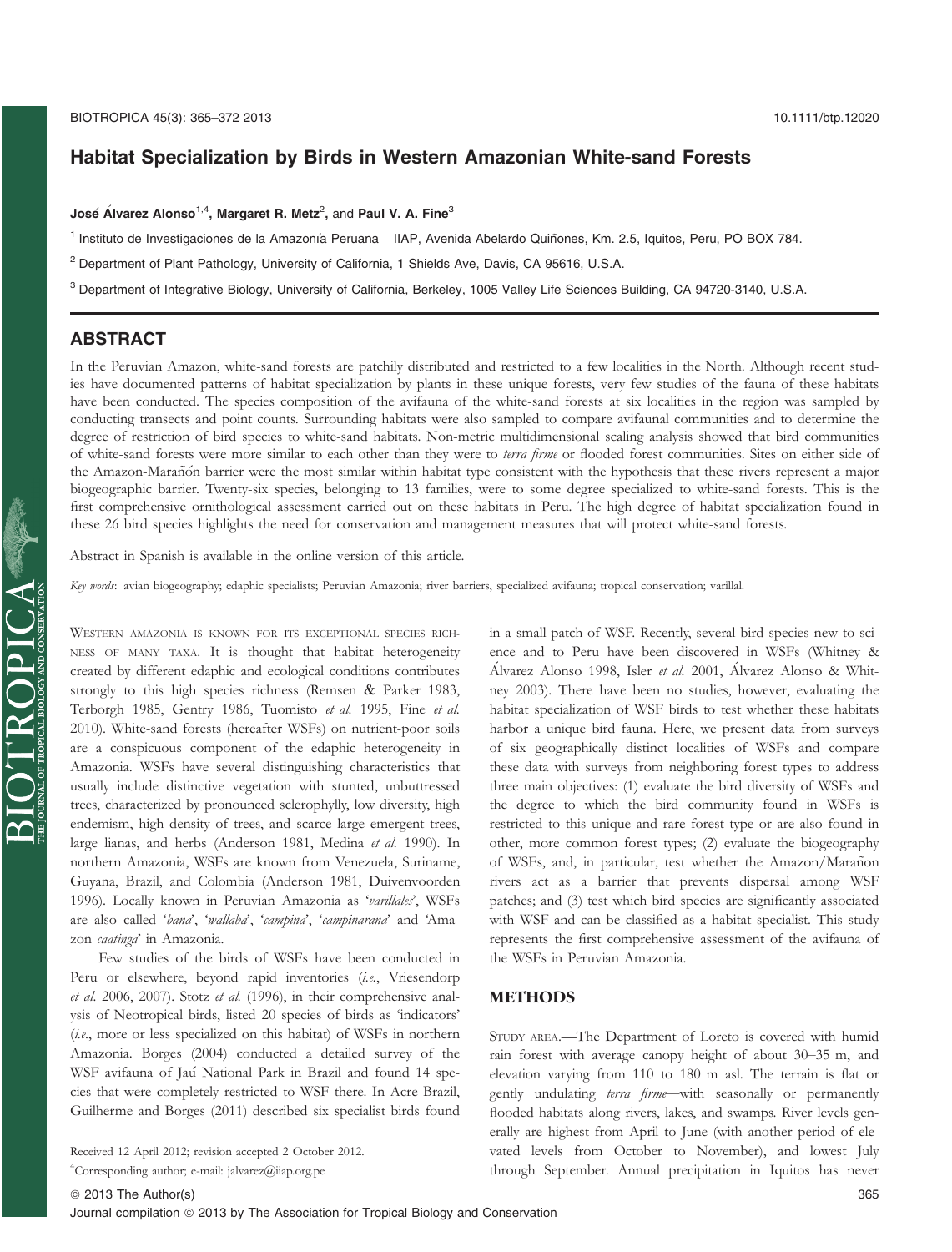been recorded at < 2500 mm (average 3087 mm), with a mean annual temperature of 24°C (maximum annual means between 28 and 30°C and minimum means of 17–20°C). As in most areas near the Equator in western Amazonia, there is no marked seasonal climatic pattern, nor a clearly defined 'dry' and 'wet' season in Loreto.

The study area is characterized by an exceptionally diverse mosaic of soil types. In particular, terra firme soils vary considerably in origin, age, texture, and geochemistry as a result of millions of years of Andean orogeny, weathering, and fluvial disturbances (e.g., Räsänen et al. 1987, Puhakka et al. 1992, Räsänen 1993). Phytogeographic patterns are closely correlated with edaphic properties (Gentry 1986, Tuomisto et al. 1995, Fine et al. 2010). Differences between vegetation of WSFs, mixed forest (which include terra firme forests on brown sand (terrace) and clay soils) (hereafter MF) and seasonally flooded vegetation here referred to as varzea forests (hereafter VF) are obvious due to the differences in forest structure (height of the canopy, diameter of the trees) and surface soils as well as the very different species composition of the plants (Fine et al. 2010).

Because patches of WSFs, with their specialized flora and fauna, occur in a matrix of other forest types, WSFs function as 'islands' in terms of their biogeography and isolation. Although the WSF islands in Amazonia occur at the same elevations as surrounding habitats, they reflect depositional conditions different from the morphogenetic and hydrological systems prevailing in lowland Amazonia today (Ab'Saber 1982). The WSF islands usually occur on areas of tectonic uplift, or 'anticlinal emerging arches', where very ancient lacustrine and fluvial sediments from the late Tertiary, originally covered by Quaternary fluvial deposits, appear in the surface because of intensive erosion. They are typically surrounded by younger, more extensive, and nutrient-rich Quaternary fluvial sediments (Räsänen et al. 1987, Räsänen 1993). In the Peruvian Amazon, unlike the larger and more contiguous patches of WSFs found in Brazil, the WSF patches are more like archipelagoes, more or less clumped or connected according to geological formations, and are clustered in four areas (Fig. S1). Two of these areas (Jeberos and Morona) are relatively close to the foothills of the Andes, and their creation was probably related to the uplifting of these mountains in the late Miocene, and again in the Quaternary (Dõaz et al. 1998). The other two areas in the Nanay (AM Reserve and upper Nanay) and Ucayali (Tamshiyacu & Jenaro Herrera) river basins are both related to the 'Iquitos Arch', a Tertiary anticlinal emerging arch among more modern Quaternary sediments (Räsänen 1993).

Anderson (1981) attempted to standardize the different terms used to describe different kinds of WSFs. Following his terminology, in the Peruvian Amazon, there is Amazonian Caatinga Woodland (known as *chamizal* in Peru) with tree canopies reaching 5–20 m and Amazonian Caatinga Forest (known as varillal in Peru) with tree canopies from 20 to 30 m, whereas Amazonian Caatinga Savanna and Amazonian Caatinga Scrub (both with areas of bare ground) are absent in Peru except in areas recently disturbed by humans. In Peru, varillales and chamizales can be further differentiated by their drainage (hydromorphic or

non-hydromorphic according to Anderson 1981), depending on whether the water table stays within a meter of the surface for most of the year. This is referred to as wet or dry (húmedo or seco) varillal or chamizal. Finally, some people use the terms high and low (alto y bajo) to further differentiate higher and lower canopy chamizales and varillales, giving a maximum of eight different categories of white-sand forest occurring in Peru. It is important to note that these forest type differences refer to the structure of the forest (average canopy height, density, and thickness of tree trunks) rather than any particular vegetation assemblage. While there are a few plants that specialize on hydromorphic versus non-hydromorphic soils, many of the white-sand specialist trees occur on all these eight categories (Fine et al. 2010).

For this study, surveys of birds were conducted in WSFs and MF on clay and loamy soils at six localities, and in VF in three of the six localities (Table 1). The six localities (Fig. S1 and Table 1) are described as follows:

North of the Amazon and Marañón rivers:

- 1. The Reserva Nacional Allpahuayo-Mishana (hereafter 'AM Reserve'), a 58,600-ha reserve 25 km southwest of Iquitos, located in the lower Nanay River basin. In this reserve are concentrated almost fifty patches of WSF grouped in an archipelago within the area of the reserve, covering in total 2500–3000 ha. The largest patches extend a kilometer in diameter and the smallest less than 100 m. The white-sand forests of Allpahuayo-Mishana are the most diverse in terms of their structure (canopy height), drainage and characteristic vegetation, with eight different types of WSF listed by Garcia-Villacorta et al. (2003).
- 2. Upper Nanay River, near the village of Alvarenga. The forest structure of the white-sand patches in the Upper Nanay is similar to those in the AM Reserve, but, instead of small island-like patches, the WSFs here are distributed more continuously in contour lines close to the Nanay River. The biggest concentration of WSFs occur closest to Alvarenga where we have found WSFs of 4–5 km in length by 1.5 km in width. We estimate that, all told, there are 4000–6000 ha of WSF in the Upper Nanay.
- 3. The village of Tierra Blanca on the lower Morona River close to the confluence with the Mayuriaga River (hereafter 'Morona'). These WSFs are the most extensive (from satellite maps, we would estimate they cover 10,000–15,000 ha) and least fragmented of Loreto, occupying a continuous area between the western bank of the Morona River to the northern bank of the Marañon River and its first tributaries on the Cordillera of Campanquis. Here, there is only one type of WSF (poorly drained, high-canopy Amazonian caatinga forest or varillal alto húmedo).

#### South of the Amazon and Marañón rivers:

1. The village of Jeberos, in the Aypena–Huallaga rivers interfluvium; This very isolated area of WSFs covering approximately 1000–1200 ha is located far away from the major rivers of Loreto, found halfway between the lower Huallaga and the lower Marañón. We found four types of WSF here.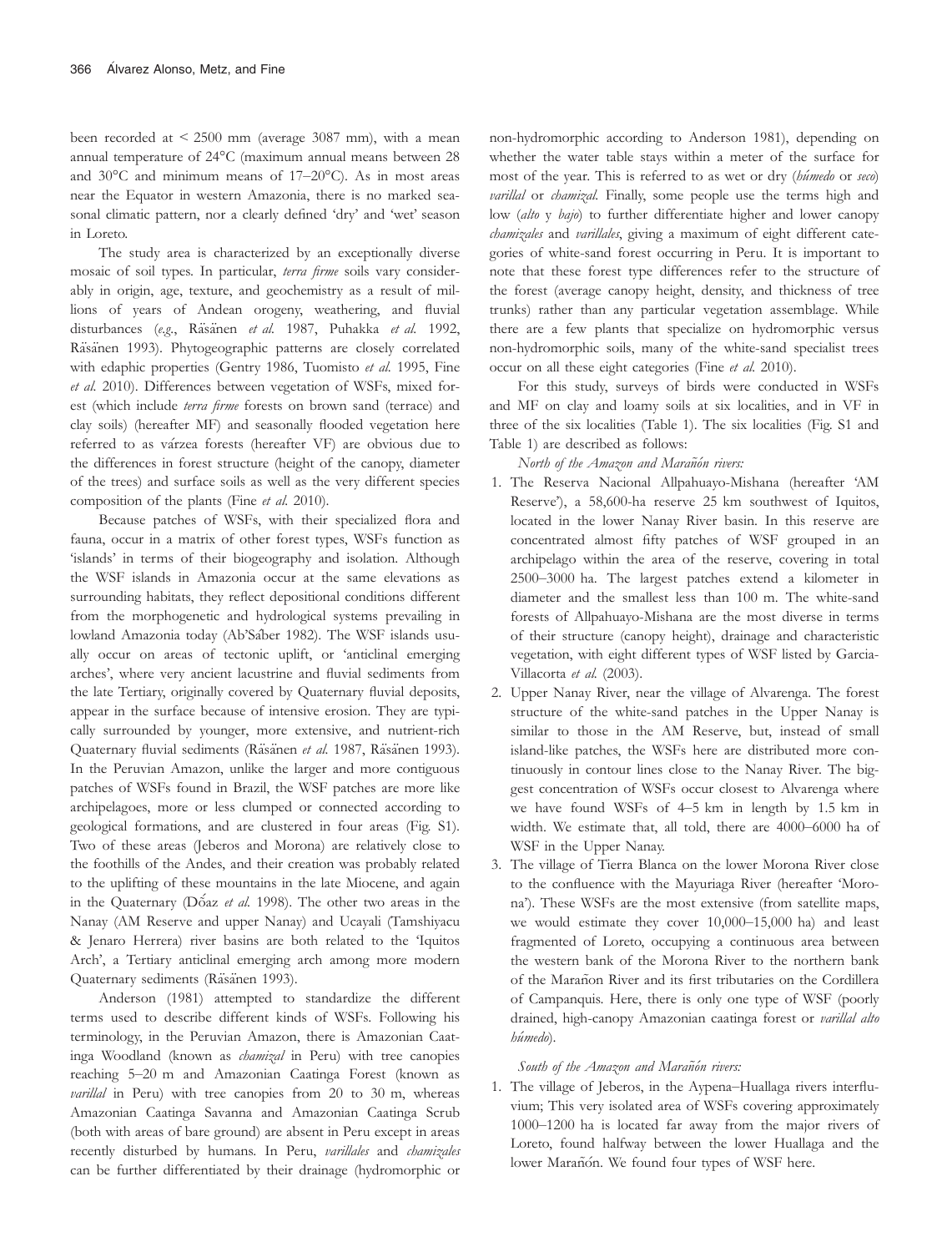| <b>LOCALITY</b>                                                 | Habitat    | Species Observed | No. Point Counts | No of Sites (Total<br>No. Transects) | Transects Average<br>No. Individuals | Average No.<br>Species |
|-----------------------------------------------------------------|------------|------------------|------------------|--------------------------------------|--------------------------------------|------------------------|
| Upper Nanay (2000-2001)<br>$03^{\circ}43'87''$ S<br>74°07'20" W | <b>WSF</b> | 69               | 26               | 1(7)                                 | 39.43 (12.69)                        | 25.86 (6.79)           |
| AMR (1999-2002)                                                 | MF         | 236              | 94               | 3(20)                                | 58.95 (16.37)                        | 41.6(11.8)             |
| $03^{\circ}$ 57'5" S                                            | <b>VF</b>  | 142              | 53               | 2(11)                                | 73.36 (13.71)                        | 50.45(5.85)            |
| 73°24'31" W                                                     | <b>WSF</b> | 168              | 246              | 6(42)                                | 37.24 (11.03)                        | 24.48 (6.52)           |
| Morona (May-June 2001)                                          | MF         | 227              | 29               | 1(7)                                 | 41.29 (23.92)                        | 27.29 (15.45)          |
| $04^{\circ} 16'51''S$                                           | <b>VF</b>  | 242              | 24               | 1(8)                                 | 66.62 (17.06)                        | 38.38 (6.46)           |
| 77°14'17" W                                                     | <b>WSF</b> | 74               | 38               | 1(11)                                | 42.55 (13.69)                        | 23.82 (6.54)           |
| Jeberos (July 2011)                                             | MF         | 205              | 23               | 1(7)                                 | 51.57(5.06)                          | 30.71 (2.69)           |
| $05^{\circ}18'46''$ S<br>76°16'26" W                            | WSF        | 67               | 42               | 2(13)                                | 39.08 (14.2)                         | 19.31(5.06)            |
| Jenaro Herrara (Dec 2001)                                       | MF         | 168              | 16               | 1(0)                                 |                                      |                        |
| 04°51'55" S                                                     | VF         | 80               | 8                | 1(0)                                 |                                      |                        |
| 73°36'29" W                                                     | <b>WSF</b> | 111              | 44               | 1(0)                                 |                                      |                        |
| Tamshiyacu (May 2002)                                           | MF         | 95               | 12               | 1(0)                                 |                                      |                        |
| 3°59' S 73°04' W                                                | <b>WSF</b> | 83               | 49               | 1(0)                                 |                                      |                        |

TABLE 1. Localities, period of study, number of bird species found in each habitat type, and number of point counts, sites where transects were conducted, and total number of transects per habitat per study site. The mean (SD) number of individuals and species per transect is also indicated for each habitat type at a locality.

- 2. The village Jenaro Herrera, east of the Ucayali River. This locality includes the smallest concentration of white-sand patches, located on the Eastern side of the Ucayali River, close to the village of Jenaro Herrera. There are around six small and medium size WSFs (10–60 ha) and they are welldispersed with more than 10 km separating each patch, including a total area of 400–600 ha of WSF. Here we have found 2–3 types of WSF, all with poorly drained soils.
- 3. The village of Tamshiyacu, south of the Amazon. Here the white-sand forests consist of only half a dozen patches, and, among these, there are three bigger pieces that are more than 4–5 km in length. All the WSF patches together cover about 500–700 ha and are clustered, with distances among them not exceeding 3 km. These white-sand forests are south of the Amazon river and more than 10 km from any riverbank. They include four types of vegetation, the most common of which corresponds to well-drained soils and high-canopy WSF (varillal alto seco).

To census birds, 'point counts' and 'line transects' were conducted by the first author. Point counts were conducted to sample smaller patches of habitats that are diverse and that occur in small pockets, as is the case with WSFs. Transects were used to sample larger areas and thus many more individuals and species are recorded. In total, 126 transects and 705 point counts were taken (Table 1). Birds were surveyed along trails from 0515 to 1100 h using binoculars (8  $\times$  40) for visual detections and a professional-grade tape-recorder (Sony TCM 5000, Tokyo, Japan) with directional microphone (Sennheiser, Mod. ME88, Old Lyme,

CT, USA) to lure in birds with unfamiliar voices. Locations were recorded with a GPS unit.

To ensure that the species recorded was in a specific habitat, i.e., white-sand forest versus non- white-sand forest, birds were recorded only if observed by sight or heard within 50 m of the sample point. Birds were counted for 10 min at each point; these were separated from other stops by at least 250 m to reduce the possibility of counting the same individual twice. To make point counts statistically independent, we discarded from the analysis potentially duplicated individuals, i.e., those moving in the direction of the next point. For WSF patches that had a minimum diameter of 1200 m, we conducted line transects that were 1200 m long, located randomly, and surveyed once a day for 3.2–4.1 h. A transect survey consisted of walking the line at a slow pace (0.3–0.5 km/h) as silently as possible and identifying and recording the position of all birds detected, by sight or sound within 50 m along of the trail.

BIRD COMMUNITY ANALYSES.—Transect data within study sites at the six localities were combined (three sites in Morona, 11 sites in AMR, one site in Upper Nanay, and three sites in Jeberos) or point count data were merged (three sites at Jenaro Herrera and two Tamshiyacu sites) to obtain presence/absence matrices of 341 bird species for 23 study sites. Similarities in species composition were examined among sites and habitat types using nonmetric multidimensional scaling (NMDS) and Jaccard dissimilarity matrices. Two dimensions were used in the ordination after performing multiple ordinations with random starts and assessing a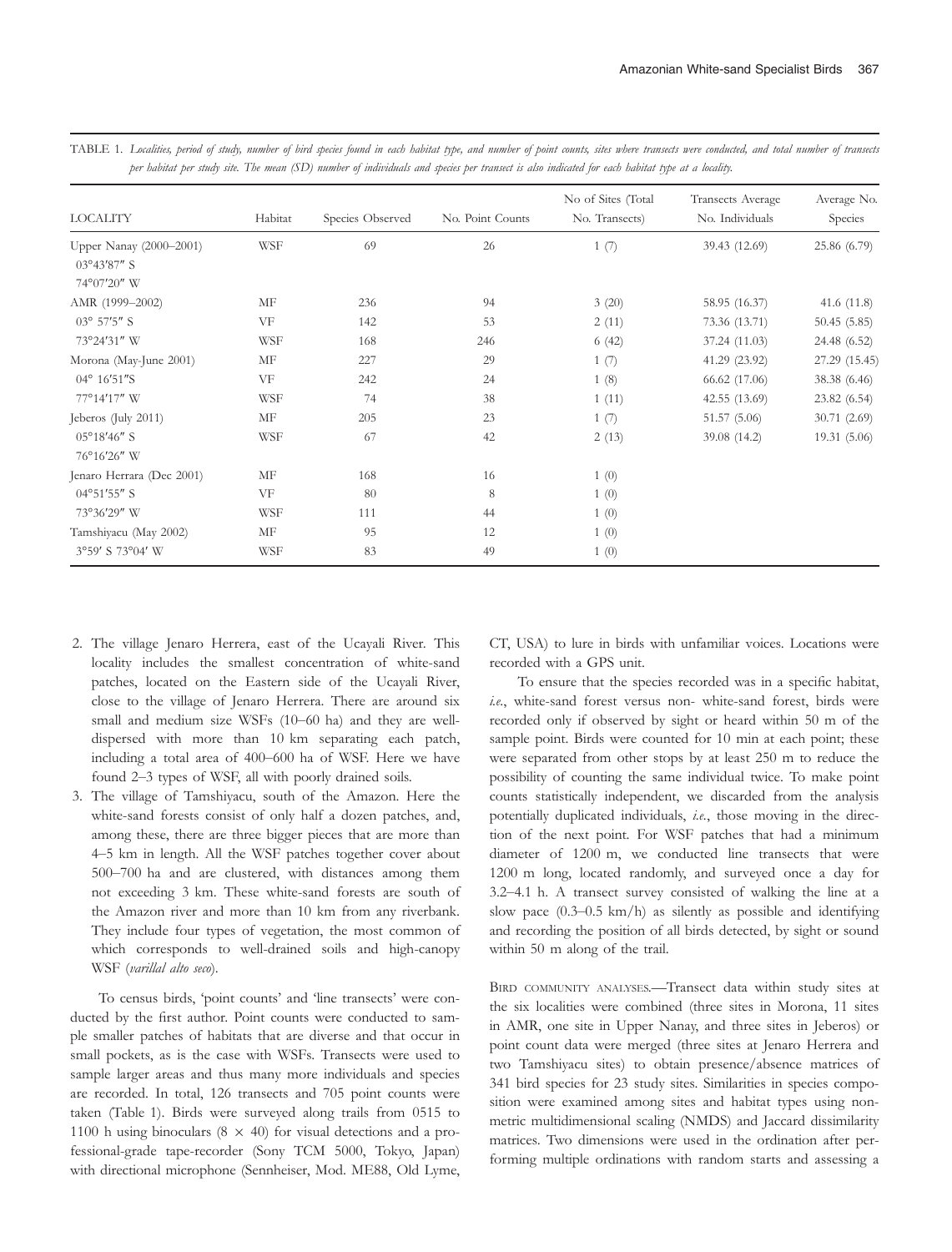scree plot of the stress values versus dimensions of each ordination (McCune & Grace 2002). We excluded one Jeberos transect from the analyses because this was the only *chamizal bajo* (canopy height < 5 m) WSF transect included in the study (the other chamizales bajos visited in this study were surveyed with point counts because they covered too small an area to conduct transects), and the community composition of this site was species poor that was an outlier that obscured other site differences in the ordination. When interpreting the NMDS graphs, each point represents a study site ( $N = 22$ ), and those sites that are close to each other in the ordination configuration have similar composition of bird species, whereas those that are far from each other differ greatly in their species composition. We also tested whether habitat type, geographic region, or the interaction of the two was a significant determinant of bird community composition using a factorial analysis of variance (also called permutational or nonparametric manova) (McArdle & Anderson 2001).

HABITAT ASSOCIATION ANALYSES.—We used the point count data to test for habitat association because there were many more observations and these were more evenly distributed across habitat types. Because WSF sites are spatially autocorrelated, to test whether a species was significantly associated with WSFs, we subjected the point count data to two-tailed Fisher's Exact tests, making a two-by-two matrix of the number of point counts in WSFs where a species was recorded, the number of point counts in WSFs that a species was absent, the number of non-WSF point counts a species was recorded, and the number of non-WSF point counts the species was absent (Zar 1999). Fisher's Exact tests treat each point count as if it is independent, which is not exactly the case (since some points were closer together in space than others). Nevertheless, each of the birds counted represents an independent observation, as special care was made to ensure that the same individuals were not counted more than once.

#### RESULTS

WSFs in the six sites averaged 94.4 species, about 50 percent lower than the average species diversity from the six MF sites (186.2 species) (Table 1). There were more transects and point counts conducted in WSF than the other habitat types; hence, this disparity in species richness is not related to sampling effort. Besides lower diversity, WSF supports unique species composition of its bird communities (Fig. 1). The NMDS figure is rotated to principal components so that the first axis captures the largest dimension of variation. The ordination depicts strong differences in community composition among habitats that is consistent for each geographic region (Fig. 1). Soil type and location relative to the Amazon-Marañón rivers were both important predictors of bird community composition, with habitat type (along NMDS axis 1) explaining slightly more of the variation among study sites than whether sites were north or south of the Amazon-Marañón rivers (along axis 2). The results are consistent with the hypothesis that the Amazon-Marañón rivers act as a geographic barrier



FIGURE 1. Turnover of bird communities with forest type and region. Results of a two-dimensional NMDS ordination (stress  $= 0.12$ ) of bird presence/absence data for 22 study sites. Within the same geographic region, communities are most similar to other communities from the same soil type. WSFs are open symbols, MF sites are black symbols, and VF are gray. The geographic locations (see Fig. S1 and Table 1) are listed in the legend, with closed and open symbols denoting sample sites that are north and south, respectively, of the Amazon-Marañón rivers. The ordination is rotated to principal components so the first axis represents the maximum variation and demonstrates species turnover with soil type. Species turnover along the second NMDS axis supports the hypothesis that the Amazon-Marañón rivers are an important geographic barrier to bird communities for all three habitat types. Turnover with geographic distance (east to west, see Figure S1), is not an important determinant of species composition.

that structures the composition of bird communities. Both habitat type  $(F = 15.94, P = 0.001)$ , sampling region  $(F = 5.50,$  $P = 0.001$ , and their interaction ( $F = 2.17$ ,  $P = 0.003$ ), were significant predicators of bird community composition, explaining 39.0, 33.7, and 18.6 percent of the variance, respectively. Where there were multiple transects within a sampling region, avifaunal communities clustered together by soil type and not geographic distance within or among sampling regions (Fig. 1).

Of the 178 bird species found in WS forest point counts, 26 species were significantly associated with WSF using Fisher's Exact tests (Table S1). The majority of these 26 species were associated with WSF in the Nanay river basin (Table S1).

### DISCUSSION

WSFs in the Peruvian Amazon have low species diversity compared to other forest types (Table 1), but harbor a unique community of avifauna (Fig. 1), including 26–39 habitat specialists (Table S1). The contribution of floristics and vegetation structure to habitat specialization and diversity in birds has already been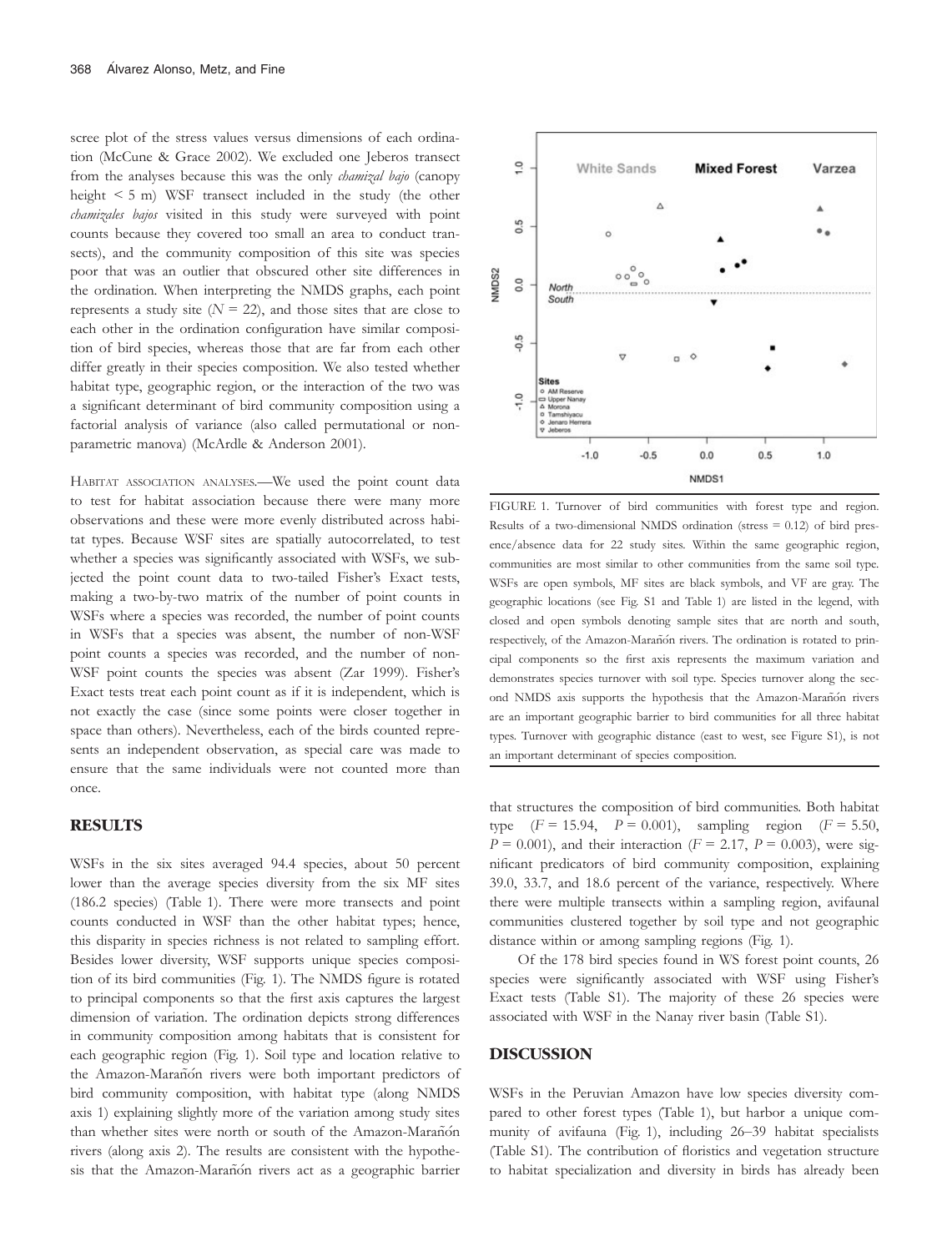shown in other cases in the Amazon basin by Borges (2004) in WSFs of Jau National Park, Brazil, by Remsen & Parker (1983) in riverine floodplain habitats, by Rosenberg (1990) in river islands, by Kratter (1997) in bamboo-dominated forests, by Borges and Carvalhaes (2000) in black-water inundated forests, and by Pomara et al. (2012) in sandy versus clayey upland forests (MF). This relationship is also very clear in Peruvian WSFs, which exhibit distinctive bird communities (Fig. 1), including at least 26 habitat-specialist bird species that are rarely, or never found in other forest types. The existence of a community of birds specialized for WSFs is evidence that habitat specialization is one of the factors contributing strongly to the high regional species richness in the Neotropics (Terborgh 1985, Cohn-Haft et al. 1997). The Iquitos region is famous for high levels of both alpha and beta biodiversity, especially in plants and some vertebrate groups. With respect to the avifauna, within a radius of 200 –300 km at 100–200 m altitude around Iquitos, 778 bird species can be found (Wiley 1999).

Both forest type and geography influence the similarity of bird communities (Fig. 1). Pomara et al. (2012) showed that bird communities were correlated with edaphic variables (and plant community composition) in sandy and clay upland forests in the same region. In our study, in each of the six sampling localities, WSF, MF, and VF clustered in similar ways in the ordination, lending support that WSF, MF, and VF each harbor their own bird communities that change with increasing geographic distance and with respect to geographic boundaries, which appear to be circumscribed by major rivers. River barriers play an important role, as spatially close-together but cross-Amazon sites, such as Tamshiyacu and the AM Reserve, exhibited very different bird communities. Both of these locations are geologically part of the 'Iquitos Arch', however, had closer affinities with sites that were much further away, but on the same side of the Amazon-Marañón barrier, which has been previously described as a major biogeographical boundary for Amazonian avifauna (Cracraft 1985).

The present study has allowed the formation of a preliminary list of specialist WSF birds (Table S1). We found that 26 birds exhibited statistically significant associations with WSF. In addition to the systematic surveys of bird communities in WSFs, MF and VF in the six localities cited above, we compared our results with those found in other well-studied sites from the northern Peruvian Amazon. These studies, mostly unpublished reports (in the 'gray literature'), were made in the same geographical areas, but were conducted in TF and VF, but not in WSFs (Table S1).

The list of WSF specialists generated here can be divided into three categories. First, there are species that have been found only in WSF and no other habitat in the study region (strict specialists). Second, there are other species that appear to be completely restricted to WSF, but only in part of their range (local specialists). For example, Myrmeciza castanea occurs only in WSF in the AM Reserve, whereas at the Jeberos site, it was more abundant in clay-soil forest than in white-sand forest. Such species may have different patterns of specialization at different sites, either because of different patterns of habitat heterogeneity in dif-

ferent regions, or because of interactions with other bird species. These species, while recorded in other habitats besides WSF, are usually restricted to other oligotrophic forest growing on nutrient-poor, deeply weathered soils. For example, Heterocercus aurantiivertex and Attila citriniventris are found occasionally in oligotrophic black-water swamps and seasonally flooded forests (igapo). Finally, there are other bird species which could be classified as facultative white-sand users, because although they are more common in WSFs than in other habitats they are not either statistically significant, and/or commonly found in habitats other than WSFs in this study or from previous studies by the first author.

The Nanay River basin contains the highest diversity of WSF specialists, with 25 species. Only Pithys castaneus and Epinecrophylla leucophthalma subsp. nov. are absent from the Nanay basin; both are restricted to the Morona WSFs. The reasons for these patterns could be historical (age and origin of the white-sand formations), ecological (habitat heterogeneity, extension, and clumping of the white-sand patches), and/or geographical processes (distance and isolation from the presumed center of origin, the Guianan and Brazilian Shields). Island biogeography theory states that the area of an island and its distance from the mainland accounts for most variation in species numbers in islands (Mac-Arthur & Wilson 1967), and Oren (1982) found in Brazilian WSF that the avifaunal diversity patterns followed these predictions. Oren (1982) did not emphasize other factors, however, that can influence the presence of bird species in a given WSF, such as habitat quality and heterogeneity, individual history, and origin of each patch. The WSFs of Morona cover perhaps the largest total area in Peru, however, they do not rival the species diversity of the AMR WSFs, indicating that WSF patch size is likely not the only important variable explaining bird diversity.

WSF communities on the southern side of the Marañon/ Amazon are depauperate (Table 1) compared to the northern side, and this barrier appears to strongly influence community composition (Fig. 1). We propose that the size of individual WSF patches may not be as important for determining the composition of species as the size of the 'WSF archipelago', age and history, distance from the 'mainland' -the Guianan Shield-, and habitat heterogeneity. It is difficult to isolate these variables; however, because the oldest and most heterogeneous WSF patches also cover a large area.

EVOLUTION AND DISPERSAL OF THE WHITE-SAND SPECIALIST BIOTA.— Many Peruvian WSF specialist bird species are shared with the Guianan Shield in Brazil, Colombia, and Venezuela (Stotz et al. 1996, Alvarez Alonso & Whitney 2003, Table S1). This ancient geological formation (and related areas of the Brazilian Shield south of the Amazon) has been hypothesized as being not only the original source-pool of the white-sand specialized biota found in northwestern Amazonia (Hershkovitz 1963, Whitney & Alvarez Alonso 1998), but also the original source of the same white-sand sediments of the Nanay basin area (Räsänen 1993).

Many WSF bird species may have colonized the Nanay basin, and subsequently other WSF islands, via long-distance dispersal from populations from the Brazilian and Guianan Shield.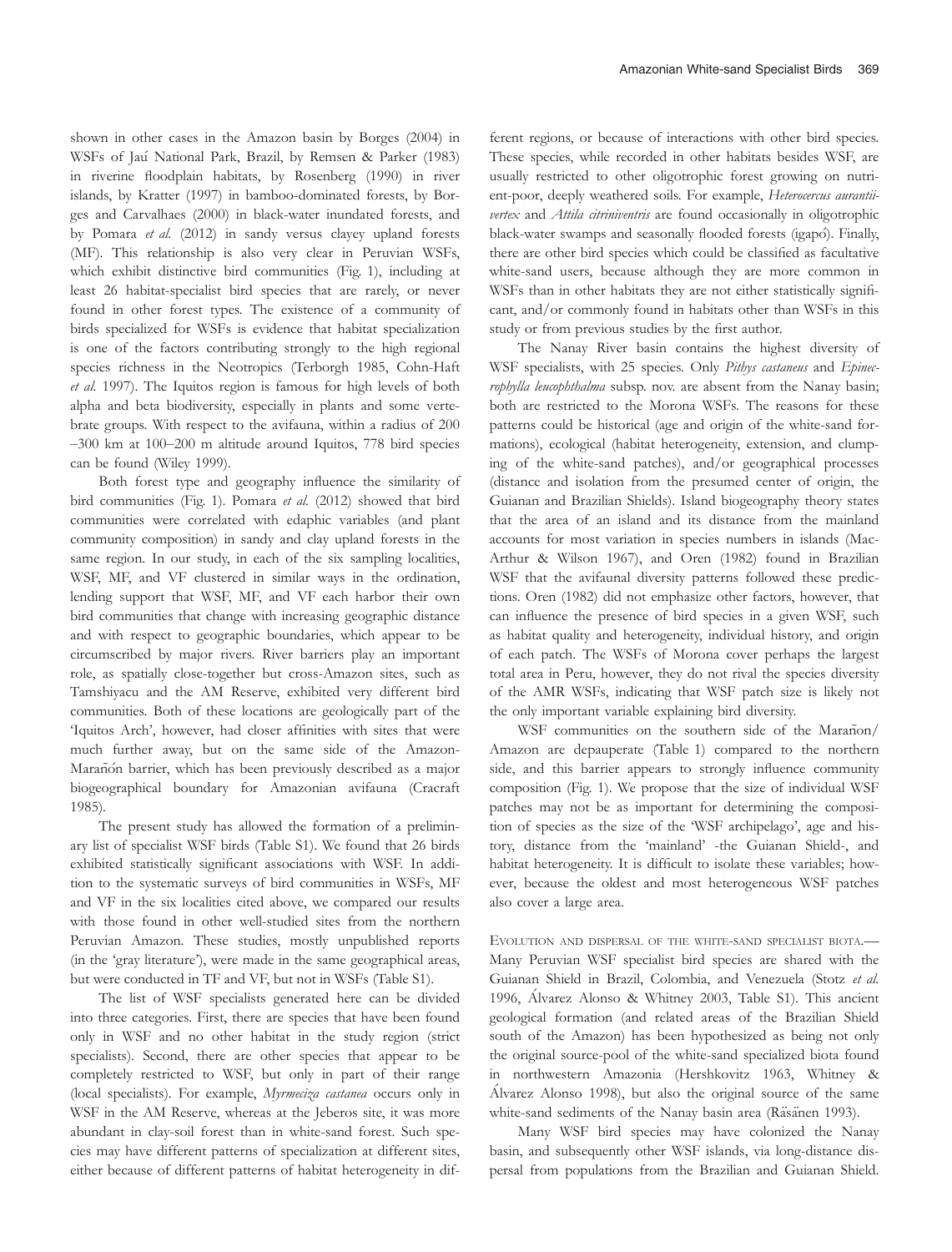Macedo and Prance (1978) found that about 76 percent of the plant species in campinas have the potential for long-distance dispersal, of which about 60 percent are bird-dispersed. This tendency towards long-distance dispersal, and especially towards ornithochory, is characteristic of oceanic islands, and we also find this pattern in habitat-islands like WSFs. If WSFs are thus often filled with trees that produce bird-dispersed fruit, this could also influence bird behavior, perhaps selecting for birds to increase their dispersal range and seek out WSF patches. However, longdistance dispersal seems less likely for understory or terrestrial bird species, which rarely cross 'open areas' a few dozens of meters wide and are known to have different taxa on both sides of rivers, such as the Napo and the Amazon (Capparella 1991).

An alternative explanation of the presence of the same WSF specialist bird communities on geographically separated WSFs in Peru is that the WSF patches may be relicts of a formerly more widespread habitat, as proposed for WSF plants in northern Brazil (Prance 1982). Some authors have even postulated that the Guianan and Brazilian shields may have been the region of origin for many terra firme bird species in western Amazonia, not just WSF species (Aleixo & Rossetti 2007), meaning that biogeographical connections with the eastern part of the continent may be a more general phenomenon. Nevertheless, WSFs may have been more extensive in the past in Brazilian Amazonia, at least during the Pleistocene (Ab'Saber 1982, Oren 1982).

Finally, some of the white-sand specialists may have speciated in situ in Western Amazonian WSFs. In other words, some WSF specialists may be recently derived sister taxa of bird species associated with non-WSF habitat types, in accordance with the gradient hypothesis (ecological speciation) (Moritz et al. 2000). The way to test these theories is to examine the phylogenetic relationships of the Western Amazonian endemic WSF species and their closest relatives and compare the geographic distributions and habitat preferences of the putative sister taxa. At least two of the species in these groups (Percnostola arenarum and Polioptila clementsi) have sister species in the Guianan Shield area, from which both presumably originated (Percnostola rufifrons and Polioptila guianensis, respectively; Whitney and Alvarez Alonso 2005, Isler et al. 2001). Three other specialists (Zimmerius villarejoi, Pithys castaneus, and Myrmeciza castanea) all have putative sister taxa with widespread distributions (including Western Amazonia), but are found in habitats other than white-sand forests. The Morona–Pastaza area harbors Pithys castaneus, of which only one specimen collected more than 70 years ago was known prior to this study from the middleupper Pastaza River, relatively close to the Morona WSFs (Lane et al. 2006). Populations of two other birds also occur in this region and probably represent undescribed new species or subspecies (pending detailed studies; preliminarily designated Epinecrophylla leucophthalma and Percnostola arenarum).

Phylogenetic studies of these genera using molecular-based characters will be invaluable for untangling the biogeographical history of these white-sand endemics, and to better understand the contribution of habitat heterogeneity and biogeographic barriers to the evolution of the diverse avifauna of the Amazon basin.

In addition, population genetic and phylogeographic studies of these isolated WSF populations and phenotypic indicators of genetic differences (or lack thereof), such as subtle differences in color, measurements, voice, etc., are required to estimate gene flow among the individual WSF patches, as well as among the six WSF 'archipelagoes' we studied in northern Peruvian Amazonia. These types of studies together with analysis of the characteristics of their resource and habitat use (e.g., canopy vs. undergrowth, frugivore/nectarivore vs. insectivore, and other indirect measures of potential dispersal ability or persistence) would provide important clues for understanding the origin and to explain the patterns of distribution of this unique avifauna.

CONSERVATION IMPLICATIONS AND CONCLUSIONS.—In response to the discovery near the city of Iquitos of about a dozen species of birds new to Peru, including some new to science, the Reserva Nacional Allpahuayo-Mishana (AM Reserve) was proposed and created (Alvarez Alonso 2007, Salo & Pyhala 2007) for the protection of these birds and the entire community of unique plant and animal species that are restricted to whitesand forests. Many WSF specialists are extremely rare and with tenuous prospects for continued survival. For example, fewer than 25 individuals are known of the newly described gnatcatcher Polioptila clementsi and all live in two different WSF in and near the AM Reserve (Whitney & Alvarez 2005). This species is classified as 'Critically Endangered' by the IUCN. Today there are three areas in Peru with WSF that are conservation areas, the AM Reserve (58,069 ha), the Reserva Nacional Matsés (420,635 ha) (Vriesendorp et al. 2006), and the Regional Conservation Area Alto Nanay-Pintuyacu-Chambira (954,635 ha) (Vriesendorp et al. 2007). Despite the legal status of the AM Reserve, deforestation continues, and local government officials are often reluctant to enforce the law, because of strong social and political pressures. There are few economic alternatives to clearing forest, and the local people have to some extent continued with their traditional activities of shifting agriculture and extraction of resources from the forest to make a living. Although the long-term impact of these activities on the unique fauna and flora are not known, the short-term impact appears highly destructive. Continued logging activities in these kinds of forests could put at risk long-term survival of those species.

It is important to study and protect these forests not only because they are biologically unique and home to a rich community of rare and range-restricted species, but also because they are so fragile that once disturbed, they may require hundreds or thousands of years to recover (Uhl et al. 1982). Many WSF specialists may never recolonize regenerated white-sand forest patches especially if they are separated from intact forest by open areas. Some animals, especially the obligate white-sand specialists, may be affected by minor disturbances of the forest, disturbances such as that caused by the selective timber extraction. More studies are required to precisely define habitat requirements of WSF species and to assess threats that various habitat changes would have on them.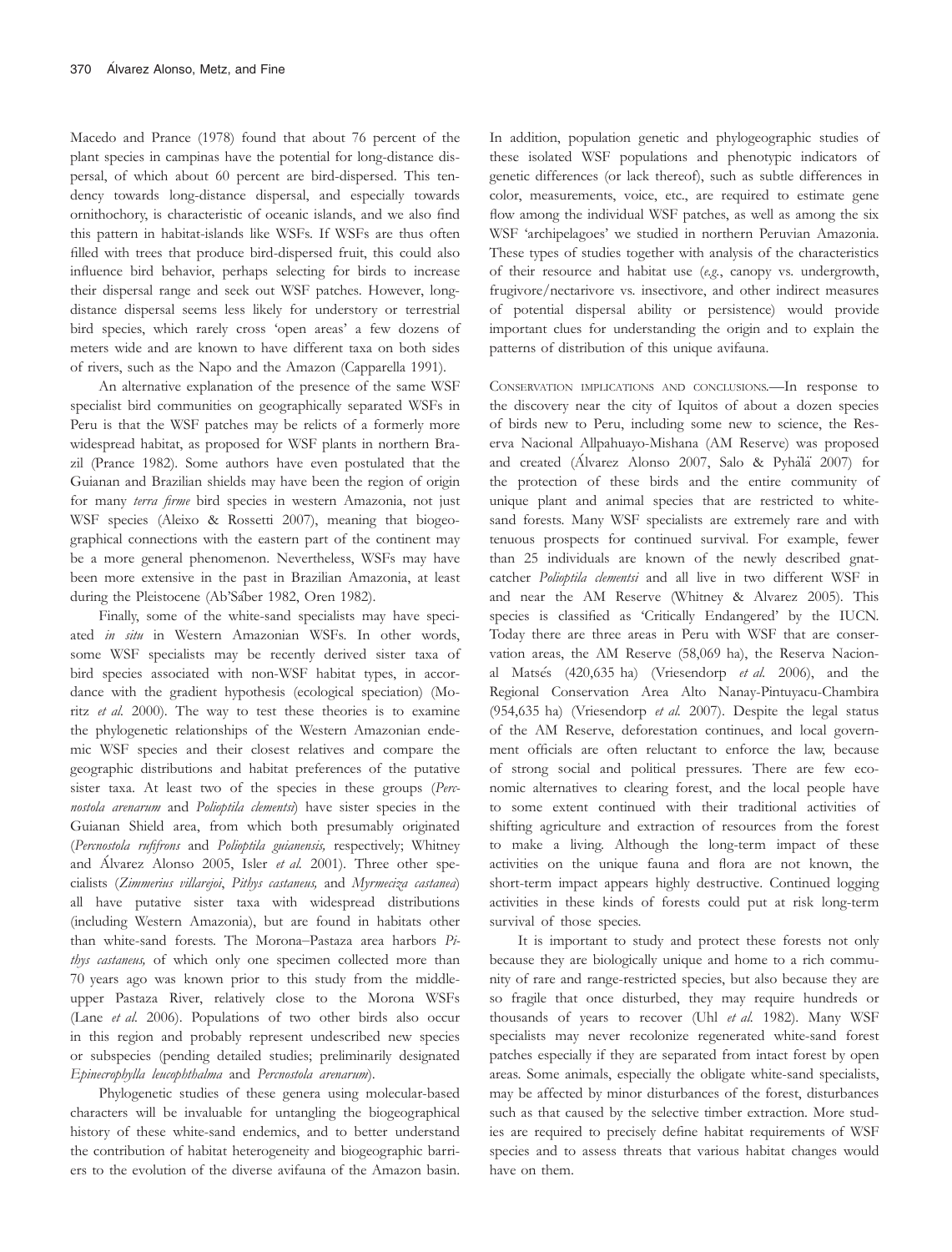# ACKNOWLEDGMENTS

We are grateful to Instituto de Investigaciones de la Amazonía Peruana (IIAP), Flora and Fauna International 100% Fund (Cambridge, UK), Bergstrom Awards of the Association of Field Ornithologists (Houston, USA) and the Louisiana Museum of Natural History (Louisiana State University), which supported field research. Idea Wild (USA) generously donated mist nets. We thank F. Putz, J. V. Remsen, W. Hamilton, D. Stotz, P. Stouffer, J. Blake and two anonymous reviewers for insightful suggestions to improving the manuscript. J. Díaz, K. Balta and K. Eckhardt were very helpful in the fieldwork. We thank J. Icomena and E. Aquituari, dedicated park guards of the Allpahuayo-Mishana Reserve. The Intendencia de Áreas Naturales Protegidas-INRE-NA and the Intendencia Forestal y de Fauna Silvestre-INRENA, provided necessary permits for study and specimen collection in the Allpahuayo-Mishana Reserve and other localities.

## SUPPORTING INFORMATION

Additional Supporting Information may be found in the online version of this article:

FIGURE S1. Study area, with location of study sites in northern Peruvian Amazonia. See Table 1 for latitude and longitude data.

TABLE S1. Preliminary list of white-sand specialist birds in the Peruvian Amazon.

# LITERATURE CITED

- AB'SÁBER, A. N. 1982. The paleoclimate and paleoecology of Brazilian Amazonia. In G. T. Prance (Ed.). Biological diversification in the tropics, pp. 41–59. Proceedings of the 5th Intern. Symposium of the Assoc. for Tropic. Biol. Caracas, Venezuela. Columbia University Press, New York.
- ALEIXO, A., AND D. ROSSETTI. 2007. Avian gene trees, landscape evolution, and geology: Towards a modern synthesis of Amazonian historical biogeography? J. Ornithol. 148: S443–S453.
- ALVAREZ ALONSO, J. 2007. Comunidades locales, conservacion de la avifauna y de la biodiversidad en la Amazonõa peruana. Revista Peruana de la Biologõa 14: 151–158.
- ALVAREZ ALONSO, J., AND B. M. WHITNEY. 2003. Eight new bird species for Peru and other distributional records from white-sand forests of northern Peruvian Amazon, with implications for biogeography of northern South America. Condor 105: 552–566.
- ANDERSON, A. B. 1981. White-sand vegetation of Brazilian Amazonia. Biotropica 13: 199–210.
- BORGES, S. H. 2004. Species poor but distinct: Bird assemblages in white sand vegetation in Jau National Park, Brazilian Amazon. Ibis 146: 114–124.
- BORGES, S. H., AND A. CARVALHAES. 2000. Bird species of black water inundation forests in the Jau National Park (Amazonas State, Brazil). Biodivers. Conserv. 9: 201–214.
- CAPPARELLA, A. P. 1991. Neotropical avian diversity and riverine barriers. Acta XX Int. Ornithol. Congress 1: 307–316.
- COHN-HAFT, M., A. WHITTAKER AND P. C. STOUFFER. 1997. A new look at the "species-poor" central Amazon: The avifauna North of Manaus, Brazil. Ornithol. Monogr. 18: 205–235.
- CRACRAFT, J. 1985. Historical biogeography and patterns of differentiation within the South American avifauna: Areas of endemism. Ornithol. Monogr. 36: 49–84.
- DÍAZ, G., J. HUAYHUA, D. MILLA, C. A. MONTOYA, AND R. LUQUE P. 1998. Geologõa de los cuadrangulos de Barranquita y Jeberos. Boletõn 105, Serie A, Carta Geológica Nacional. Instituto Geológico Minero y Metalúrgico, Lima, Perú. 95 pp.
- DUIVENVOORDEN, J. F. 1996. Patterns of tree species richness in rainforests of the middle Caquetá area, Colombia, NW Amazonia. Biotropica 28: 142–158.
- FINE, P. V. A., R. GARCIA-VILLACORTA, N. C. A. PITMAN, I. MESONES, AND S. W. KEMBEL. 2010. A floristic study of the white-sand forests of Peru. Ann. Mo. Bot. Gard. 97: 283–305.
- GARCÍA VILLACORTA, R., M. AHUITE, AND M. OLÓRTEGUI. 2003. Clasificación de bosques sobre arena blanca de la zona reservada Allpahuayo-Mishana. Folia Amazónica 14: 11–31.
- GENTRY, A. H. 1986. Endemism in tropical versus temperate plant communities. In M. E. Soule (Ed.). Conservation biology: The science of scarcity and diversity, pp. 153–181. Sinauer, Sunderland, Massachusetts.
- GUILHERME, E., AND S. H. BORGES. 2011. Ornithological records from a Campina/Campinarana enclave on the Upper Jurua River, Acre. Brazil. Wilson J. Ornith. 123: 24–32.
- HERSHKOVITZ, P. 1963. A systematic and zoogeographic account of the monkeys of the genus Callicebus (Cebidae) on the Amazonas and Orinoco River basins. Mammalia 27: 1–79.
- ISLER, M. L., J. ALVAREZ ALONSO, P. R. ISLER, AND B. M. WHITNEY. 2001. A review of the Percnostola rufifrons complex (Passeriformes: Thamnophilidae) with description of a new species from northern Amazonian Peru. Wilson Bulletin 113: 164–176.
- KRATTER, A. W. 1997. Bamboo specialization by Amazonian birds. Biotropica 29: 100–110.
- LANE, D. F., T. VALQUI, J. ALVAREZ ALONSO, J. ARMENTA, AND K. ECKHARDT. 2006. The rediscovery and natural history of the White-masked Antbird (Pithys castaneus). Wilson J. Ornithol. 118: 13–22.
- MACARTHUR, R. H., AND E. O. WILSON. 1967. The theory of island biogeography. Princeton Univ. Press, Princeton, New Jersey.
- MACEDO, M., AND G. T. PRANCE. 1978. Notes on the vegetation of Amazonia II. The dispersal of plants in Amazonian white sand campinas: The campinas as functional islands. Brittonia 30: 203–215.
- MCARDLE, B. H., AND M. J. ANDERSON. 2001. Fitting multivariate models to community data: A comment on distance-based redundancy analysis. Ecology 82: 290–297.
- MCCUNE, B., AND J. B. GRACE. 2002. Analysis of ecological communities. MjM Software Design, Gleneden Beach, OR 300 pp.
- MEDINA, E., V. GARCõA, AND E. CUEVAS. 1990. Sclerophylly and oligotrophic environments: Relationships between leaf structure, mineral nutrient content, and drought resistance in tropical rain forests of the upper Rio Negro region. Biotropica 22: 51–64.
- MORITZ, C., J. PATTON, C. SCHNEIDER, AND T. B. SMITH. 2000. Diversification of rainforest faunas: An integrated molecular approach. Ann. Rev. Ecol. Syst. 31: 533–563.
- OREN, D. C. 1982. Testing the refuge model for South America. A hypothesis to evaluate discrepancies in refuges number across taxa. In G. T. Prance (Ed.). Biological diversification in the tropics, pp. 601–607. Proceedings of the 5th Intern. Symposium of the Assoc. for Tropic. Biol. Caracas, Venezuela. Columbia University Press, New York.
- POMARA, L. Y., K. RUOKOLAINEN, H. TUOMISTO, AND K. R. YOUNG. 2012. Avian composition co-varies with floristic composition and soil nutrient concentration in Amazonian upland forests. Biotropica 44: 545– 553.
- PRANCE, G. T. 1982. Forest refuges: Evidence from woody angiosperms. In G. T. Prance (Ed.). Biological diversification in the tropics, pp. 137–157. Proceedings of the 5th International Symposium the Associ-